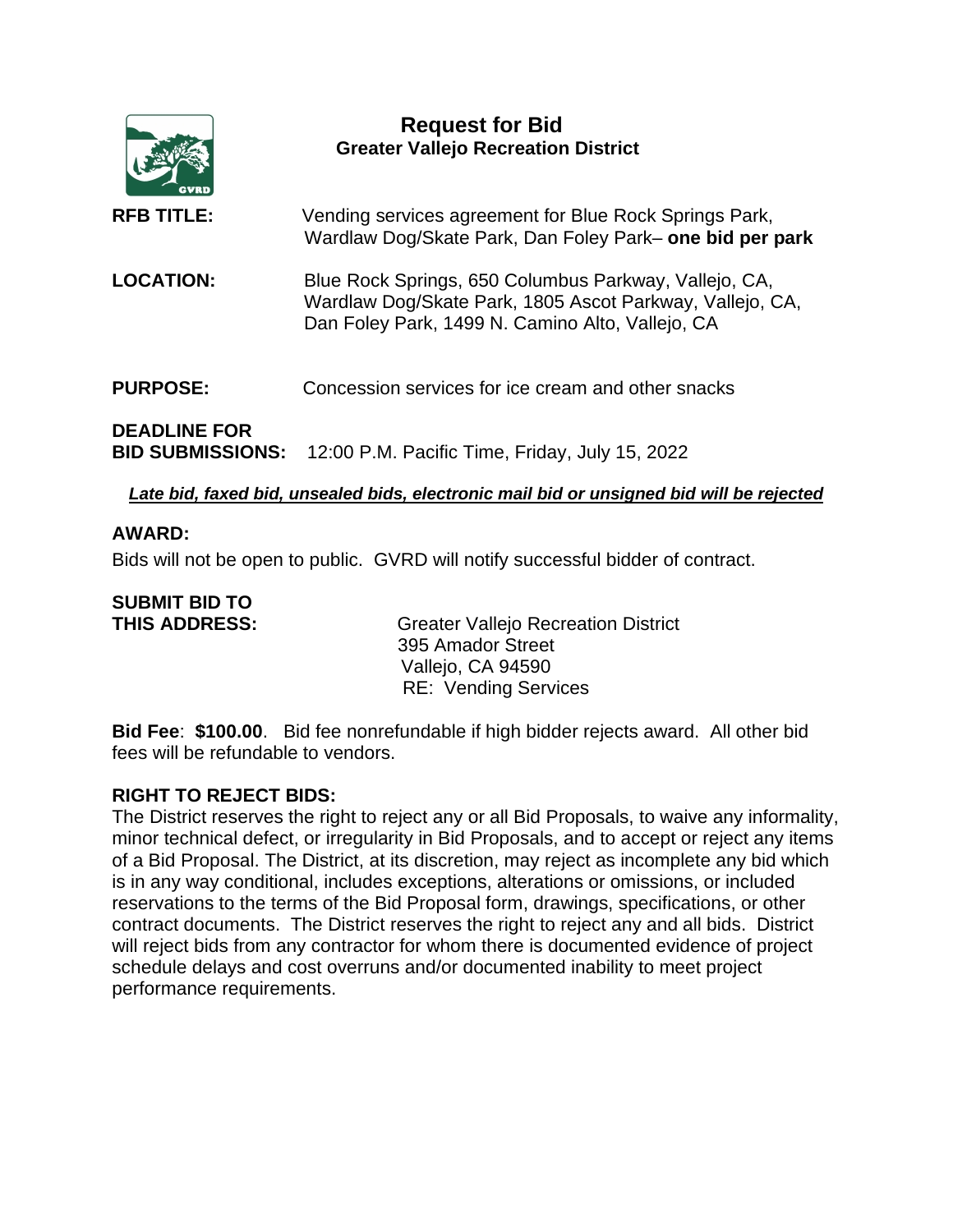# **Agreement:**

- 1.In order to do business in our parks, you will need to provide the following Documents within thirty (30) days prior to being awarded contract:
	- 1. Copy of your current business license
	- 2. Certificate of Liability Insurance with additional insured endorsement
	- 3. Automobile liability insurance
	- 4. A list of all ice cream/snack items being sold *No alcohol, tobacco, toy guns or anything illegal are allowed for sale*
- 2. All documents must be provided to GVRD within thirty (30) days of contract being awarded. If documents are not provided within thirty (30) days, contract will be void and contract awarded to the second highest bidder. Agreement will be for an **11 month term** August 1, 2022 through June 30, 2023 for all parks with the option of extending the agreement an additional year.
- 3.Insurance Requirements:

A. Vendor's liability insurance providing bodily injury liability limits of not less than One Million Dollars (\$1,000,000.00) for each person and One Million Five Hundred Thousand Dollars (\$1,500,000.00) for each occurrence, and property damage liability limits of not less than One Million Dollars \$1,000,000.00) for each occurrence with an aggregate limit of One Million Dollars (\$1,000,000.00) for claims which may arise from the operations of the contractor in the performance of this contract. This insurance must also include coverage for the contractual liability assumed by the Vendor.

B. Automobile liability insurance, covering all vehicles used in the performance of the work required, including hired vehicles and non-owned vehicles, which insurance provides bodily injury liability limits of not less than Five Hundred Thousand Dollars (\$500,000.00) for each person and One Million Dollars (\$1,000,000.00) for each occurrence, and property damage liability limits of not less than Five Hundred Thousand Dollars (\$500,000.00) for each occurrence with an aggregate limit of Five Hundred Thousand Dollars (\$500,000.00) for any and all claims.

- 4. Fingerprinting for all employees of vendor that will work in parks Vendor pays for Fingerprint screening process plus \$32.00 Department of Justice fee for processing.
- 5. Location of Vending Services vending services will be performed upon a Designated parking lot or parcel of land located at Blue Rock Springs Park, Wardlaw Dog and Skate Park, & Dan Foley Park in the City of Vallejo, Parking